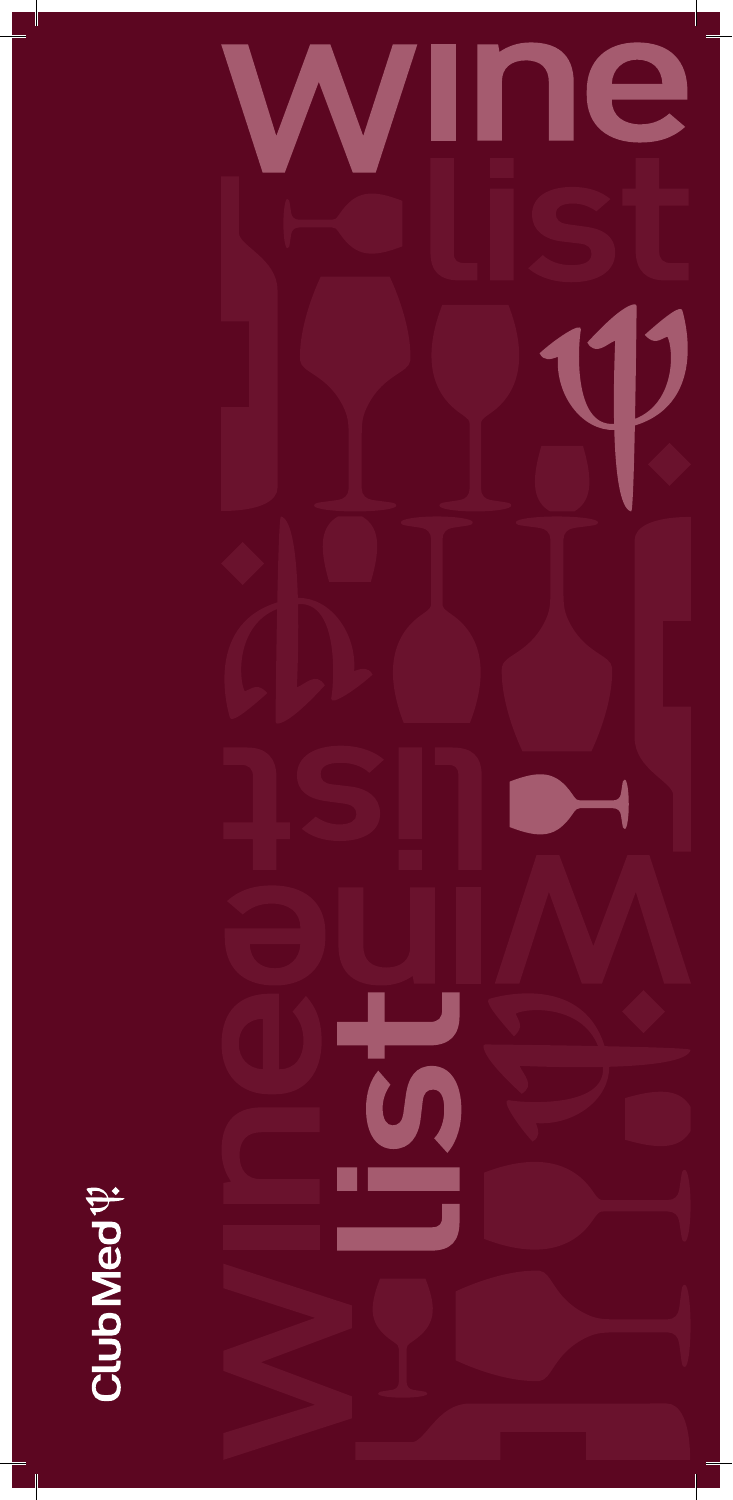

Faites le choix d'un vin dit « marin », et découvrez un vin dont le corps et l'esprit ont été influencés par la mer ou l'océan. Du terroir qui l'a nourri au climat qui l'a bercé, du vendangeur qui l'a cueilli jusqu'au fût qui l'a laissé vieillir.

**Contract** 

to the barrel that saw it age.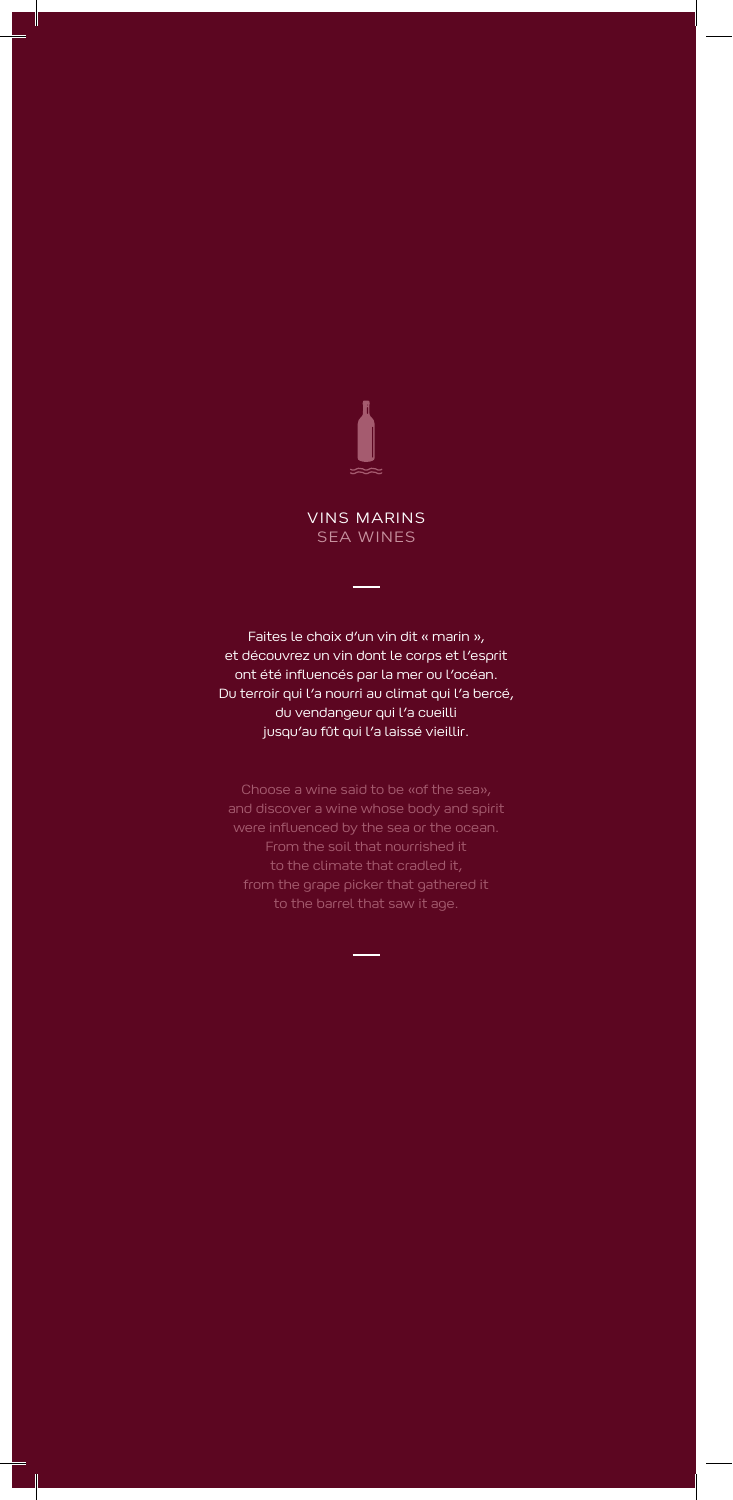AQUAREL, BLANC DE LITCHI TAKAMAKA Mauritus Island BTL 75CL - 1250 MUR

ECLIPSE, MOELLEUX DE LITCHI **TAKAMAKA** Mauritus Island BTL 75CL - 1900 MUR

HERLDERBERG SAUVIGNON BLANC WEBERSBURG WINE ESTATE Stellenbosh - South Africa BTL 75CL - 2350 MUR

> CREATION VIOGNIER CREATION WINES ESTATE Walker Bay - South Africa BTL 75CL - 1990 MUR

RIESLING CONSTANTIA DOMAINE KLEIN CONSTANTIA Constantia Valley - South Africa BTL 75CL - 2320 MUR

METIS PASCAL JOLIVET SAUVIGNON BLANC DOMAINE KLEIN CONSTANTIA Western Cane - South Africa BTL 75CL - 2500 MUR

CÔTE DE PROVENCE CRU CLASSÉ AOC CLOS MIRELLE, DOMAINES OTT Provence - Fran BTL 75CL - 4200 MUR

#### VINS ROSÉS - ROSÉ WINES

CÔTE-DE-PROVENCE CRU CLASSÉ AOC CHÂTEAU DE SELLE, DOMAINES OT Provence -12CL - 950 MUR / BTL 75CL - 4200 MUR

> APÉRICHI, ROSÉ DE LITCHI TAKAMAKA Mauritus Island BTL 75CL - 1250 MUR

CÔTE-DE-PROVENCE AOC MINUTY PRESTIGE vence

BTL 75CL - 2850 MUR MAGNUM 150CL - 5400 MUR JEROBOAM 300CL - 12350 MUR

#### VINS ROUGES - RED WINES

PINOTAGE, HOMESTEAD SERIES BELLINGHAM ESTATE Franschoek Valley - South Africa BTL 75CL - 2200 MUR

> **VISIONAIRE** HOLDEN MANZ Franschoek Valley - South Africa BTL 75CL - 1990 MUR

CREATION SYRAH CREATION WINES ESTATE (VEGAN) Walker Bay - South Africa BTL 75CL - 2800 MUR

PINOT NOIR PETER MAX CRYSTALLUM WINERY Western Cape - South Africa BTL 75CL - 2950 MUR

# PINOT NOIR « VREDE » STORM WINES

Hemel-en-Aarde Valley - South Africa BTL 75CL - 5900 MUR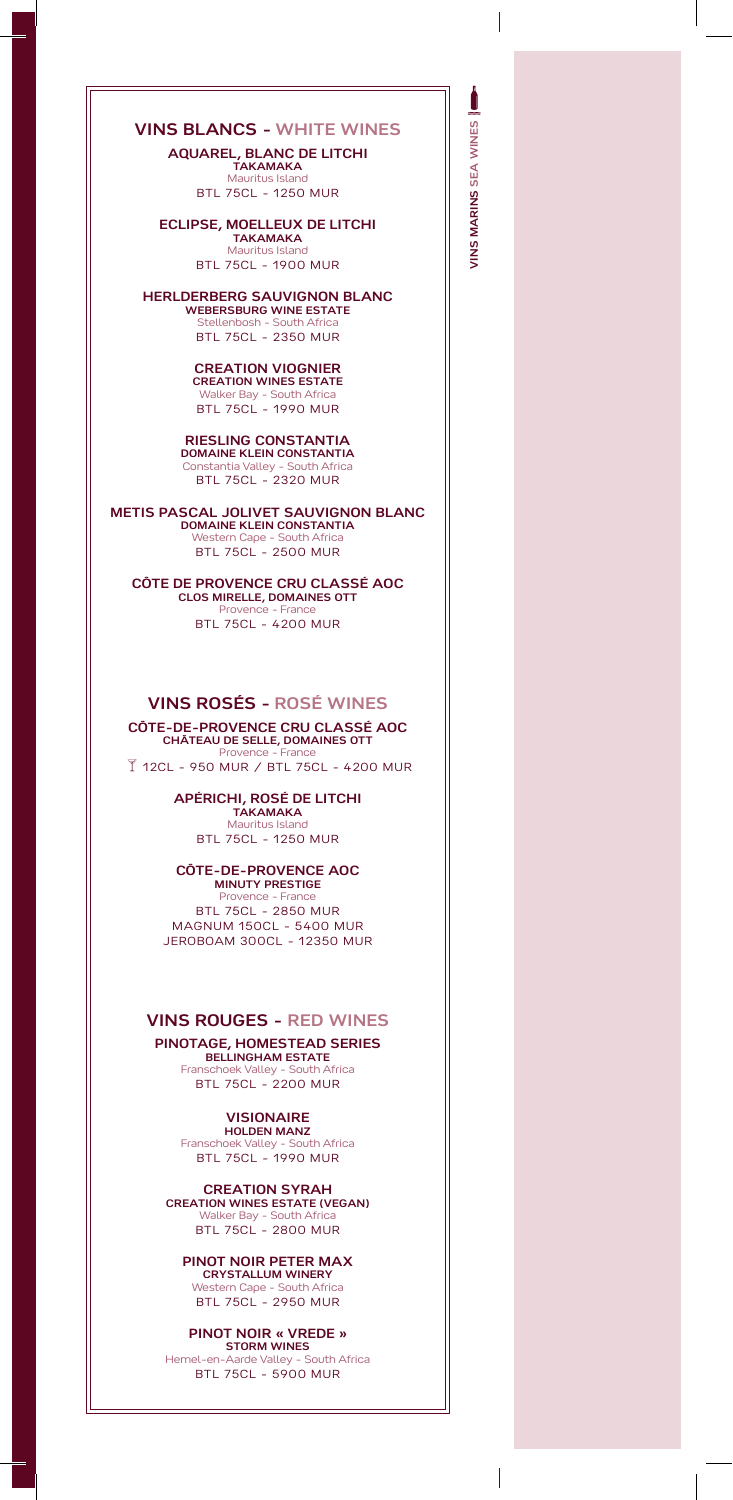

# VINS BIOS & NATURELS ORGANIC & NATURAL WINES

La vigne sans intrants chimiques pour les vins bio et des vins sans sulfites ni chimie pour les vins natures. Des vins dans les deux cas comme on les faisait il y a des siècles mais qui ne subissent plus aujourd'hui les aléas de la technique et de la météo. Une façon de goûter à l'état brut ce doux breuvage. Nous buvons le vent, nous sentons la terre et alors, le terroir et la vigne nous parlent.

for organic wines and wines without made centuries ago but which are no longer subject to the vagaries of technology this sweet beverage in its raw state.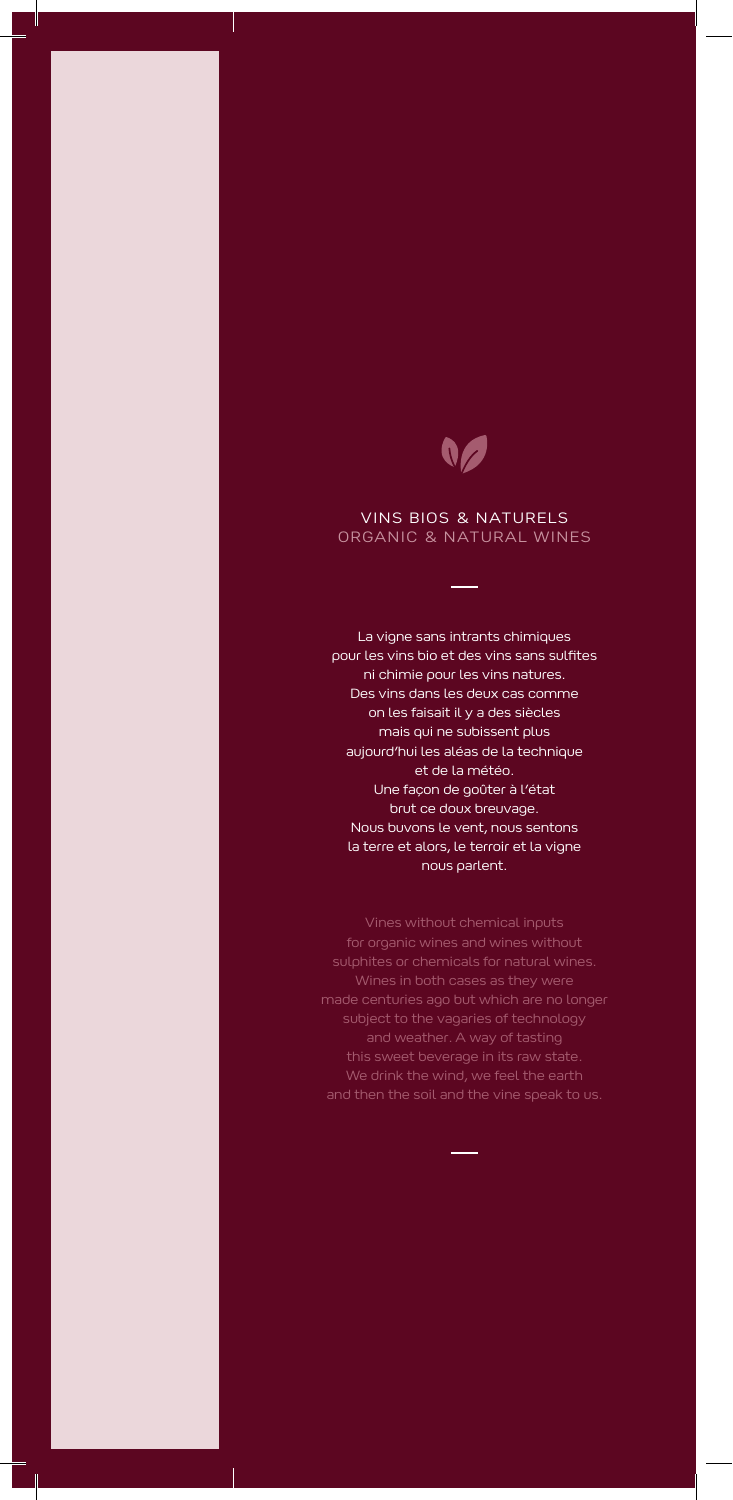#### VINS BLANCS - WHITE WINES

CONDRIEU AOC NICOLAS BADEL Rhône - France BTL 75CL - 4800 MUR

CÔTE-DE-BEAUNE AOC LES PIERRES BLANCHES, DOMAINE DE LA VOUGERAIE Bourgogne - France BTL 75CL - 4300 MUR

> CONSTANTIA SAUVIGNON BLANC DOMAINE KLEIN CONSTANTIA Constantia Valley - South Africa BTL 75CL - 2200 MUR

> > EVIDENCE PINOT BLANC GUSTAVE LORENTZ Alsace - France BTL 75CL - 2500 MUR

VINS ROSÉS - ROSÉ WINES

CÔTE-DE-PROVENCE SAINTE VICTOIRE AOP CHÂTEAU DE LA GALINIÈRE Provence - France

BTL 75CL - 1900 MUR

CÔTE-DE-PROVENCE AOC LA VIE EN ROSE, CHÂTEAU ROUBINE Provence - France BTL 75CL - 2500 MUR

# VINS ROUGES - RED WINES

SAINT-EMILION GRAND CRU AOC CHÂTEAU PAVILLON FIGEAC Bordeaux - France

BTL 75CL - 4200 MUR

CÔTE-DU-ROUSSILLON-VILLAGES AOP EGO, DOMAINES CAZES Roussillon - France BTL 75CL - 1900 MUR

SAVIGNY-LÈS-BEAUNES 1ER CRU AOC LES MARCONNETS, DOMAINE DE LA VOUGERAIE Bourgogne - France BTL 75CL - 4800 MUR

> BROUILLY AOP « PIERREUX » PIERRE-MARIE CHERMETTE Beaujolais - France BTL 75CL - 2800 MUR

 CROZES-HERMITAGE AOC CUVÉE L, DOMAINE COMBIER Rhône - France BTL 75CL - 3200 MUR

 RIOJA DOC, TEMPRANILLO ECOLÓGICO BODEGAS BERONIA Rioja - Spain BTL 75CL - 1800 MUR

SAINT-EMILION-GRAND-CRU AOC PETIT CORBIN DESPAGNE, CHÂTEAU GRAND CORBIN DESPAGNE Bordeaux - France BTL 75CL - 3500 MUR

 $\bullet$ **INS BIOS ET NATURES ORGANIC & NATURAL WINES** VINS BIOS ET NATURES ORGANIC & NATURAL WINES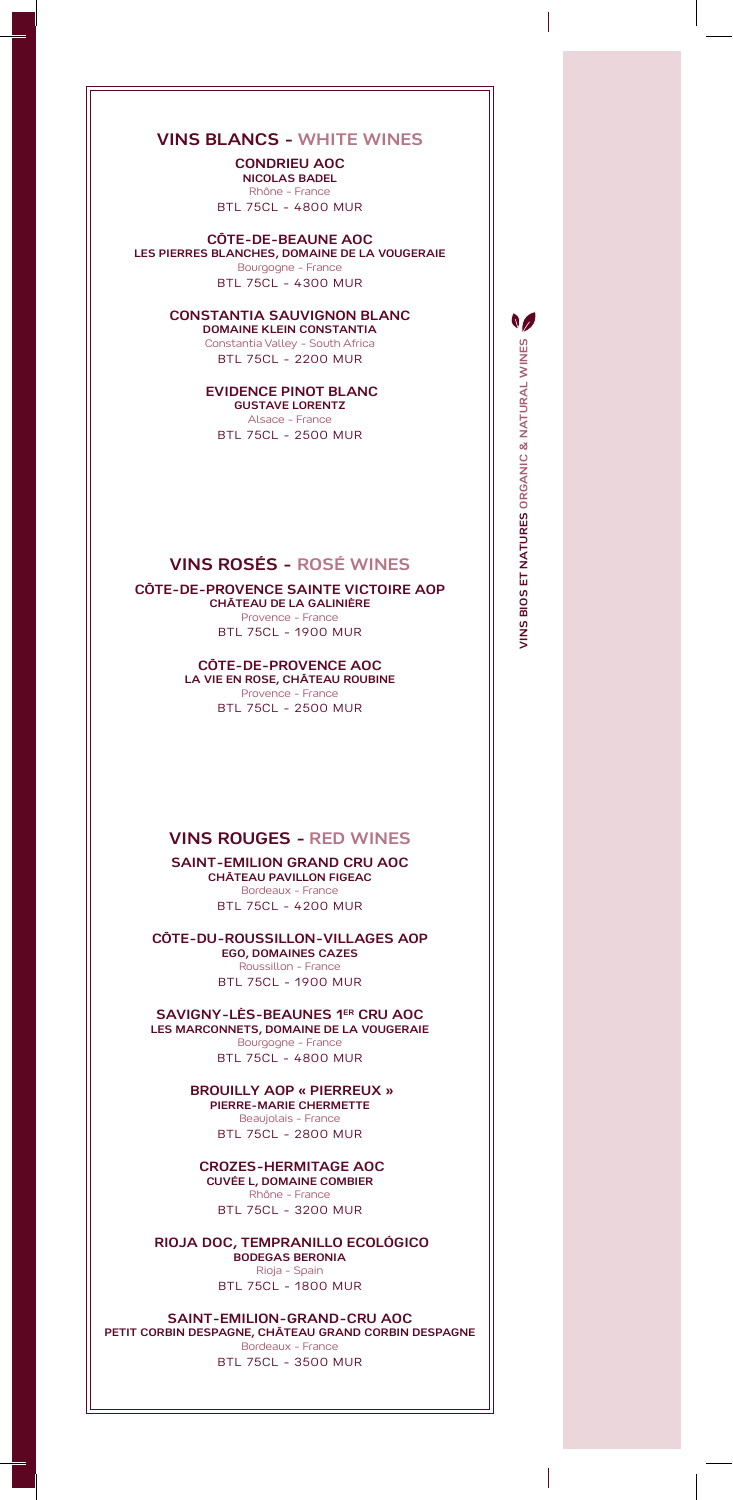# VINS D'EXCEPTION FINE WINES

Ils font dire que le vin est une boisson des dieux. Divin nectar qui ravit le palais et le coeur. Ils ont déclenché des guerres, des passions. Ils ont apporté la paix, la sagesse et le plaisir. À déguster donc !

They say wine is a drink of the gods. Divine nectar that delights passions. They have brought peace,

Les millésimes peuvent être amenés à changer selon disponibilité. Vintages might change depending on availability.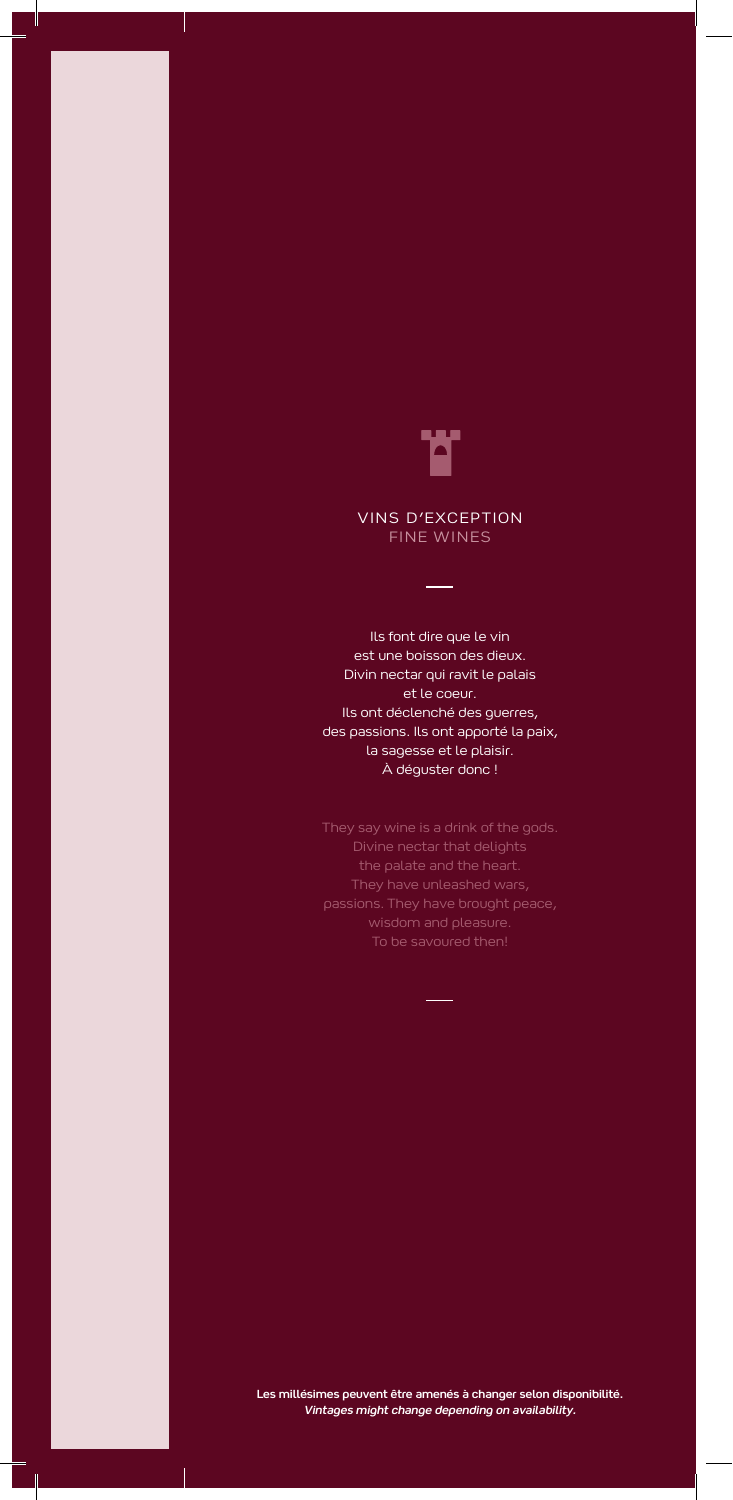# VINS BLANCS - WHITE WINES

MEURSAULT 1ER CRU AOC LES CHARMES, DOMAINE DU PAVILLON Bourgogne - France

12CL - 1900 MUR / BTL 75CL - 7500 MUR

PULIGNY-MONTRACHER 1ER CRU AOC LES REFERTS, DOMAINE V. GIRARDIN Bourgogne - France BTL 75CL - 7900 MUR

CORTON-CHARLEMAGNE GRAND CRU AOC DOMAINES DU PAVILLON, ALBERT BICHOT Bourgogne - France BTL 75CL - 12500 MUR

GRANDS VINS FINE WINES GRANDS VINS FINE WINES

SANCERRE AOC PASCAL JOLIVET

Loire - France BTL 75CL - 3200 MUR

CHABLIS 1ER CRU AOC DOMAINE SIMONNET-FEBVRE Bourgogne - France

BTL 75CL - 2950 MUR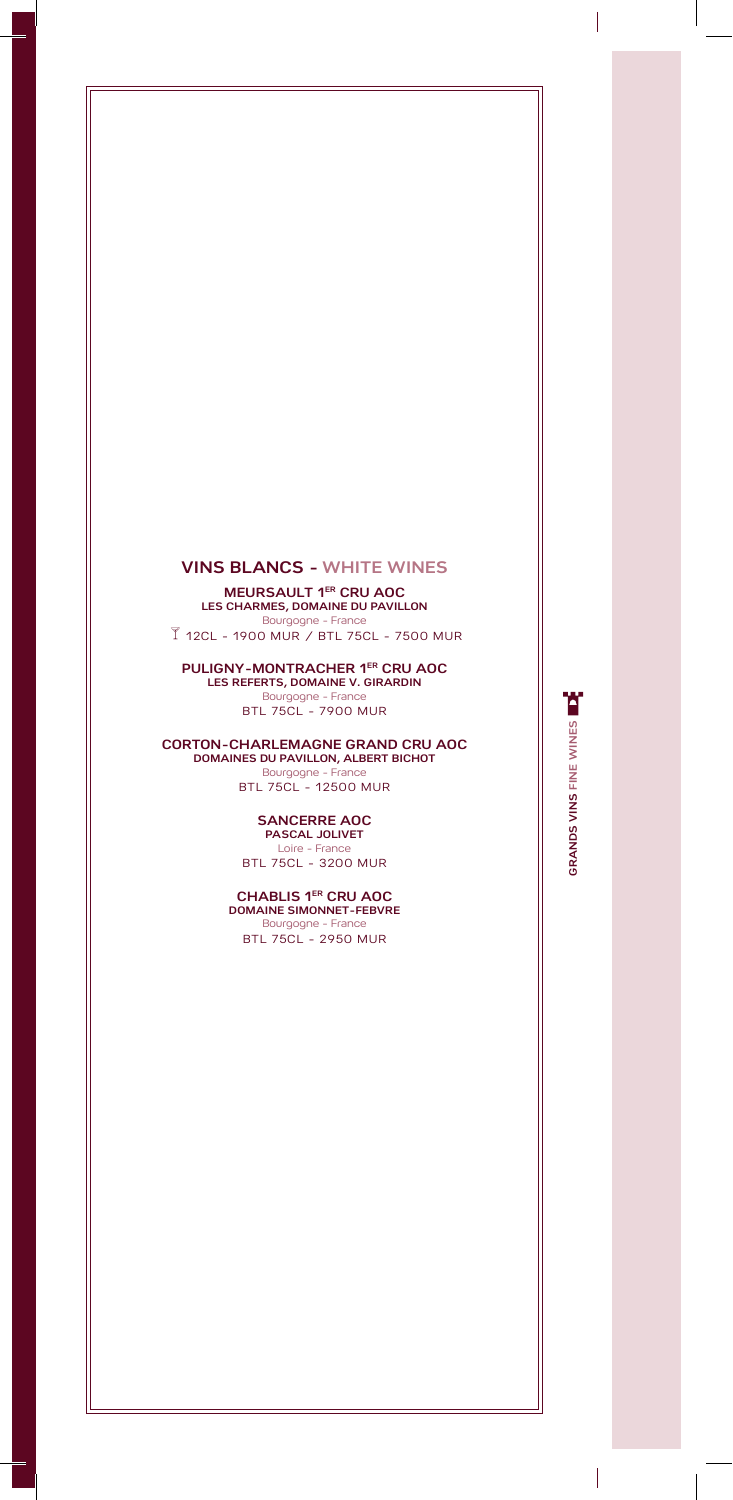Les millésimes peuvent être amenés à changer selon disponibilité. Vintages might change depending on availability.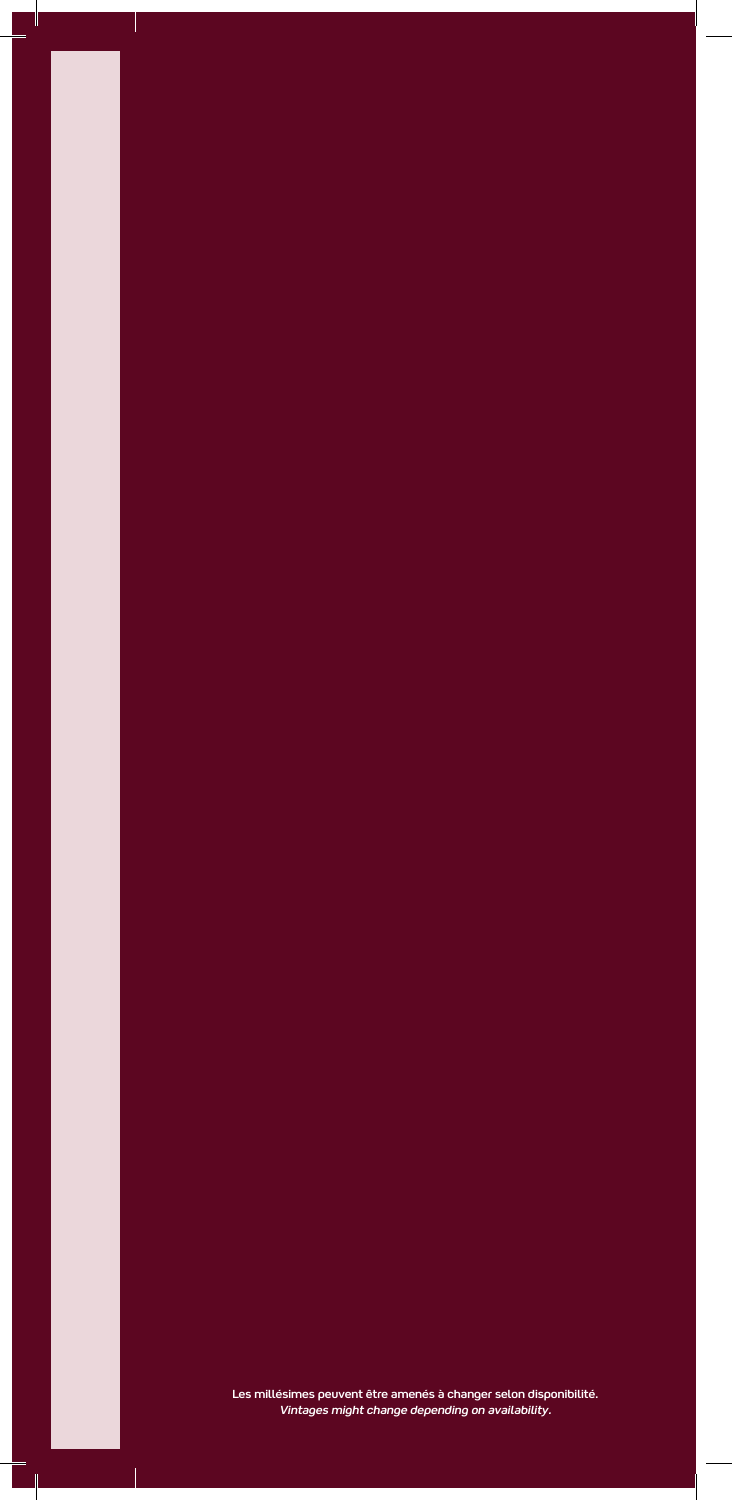#### VINS ROUGES - RED WINES

CÔTE-RÔTIE AOC BRUNE ET BLONDE, E. GUIGAL Rhône - France 12CL - 1700 MUR / BTL 75CL - 8300 MUR

> ERMITAGE AOP PHILIPPE & VINCENT JABOULET Rhône - France BTL 75CL - 8000 MUR

POMMARD 1ER CRU AOC LES EPENOTS, VINCENT GIRARDIN Bourgogne - France BTL 75CL - 6500 MUR

GEVREY-CHAMBERTIN AOC MAISON LOUIS LATOUR Bourgogne - France

 $\overline{1}$  12CL - 1600 MUR / BTL 75CL - 6500 MUR

SAINT-JULIEN AOC PAVILLON DE LÉOVILLE POYFERRÉ Bordeaux - France BTL 75CL - 5800 MUR

PAUILLAC AOC CHÂTEAU GRAND-PUY DUCASSE Bordeaux - France BTL 75CL - 4900 MUR

> MARGAUX AOC CHÂTEAU KIRWAN Bordeaux - France BTL 75CL - 8200 MUR

SAINT-ESTÈPHE GRAND CRU CLASSÉ AOC COS D'ESTOURNEL Bordeaux - France BTL 75CL - 17600 MUR

> SAINT-JOSEPH AOC MONTROND, NICOLAS BADEL Rhône - France BTL 75CL - 3500 MUR

SANTENAY 1ER CRU AOC LA MALADIÈRE, VINCENT GIRARDIN Bourgogne - France BTL 75CL - 3950 MUR

HAUT-MÉDOC AOC L'HÉRITAGE DE CHASSE-SPLEEN

Bordeaux - France BTL 75CL - 3350 MUR

HAUT-MÉDOC CRU BOURGEOIS AOC CHÂTEAU CLÉMENT PICHON Bordeaux - France BTL 75CL - 3750 MUR

LANGUEDOC AOP TÊTE DE BÉLIER, CHÂTEAU PUECH-HAUT Languedoc - France

BTL 75CL - 3650 MUR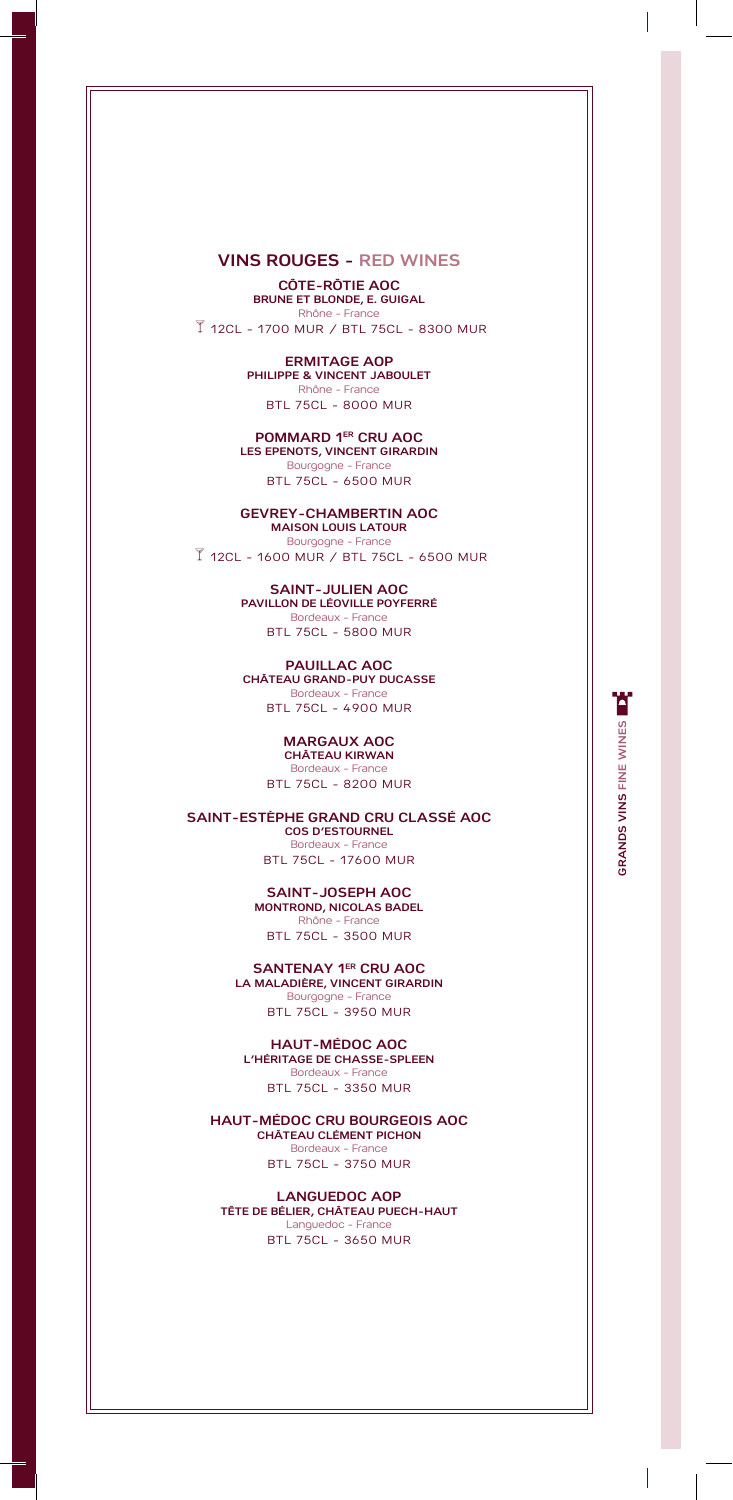

# **CHAMPAGNES CHAMPAGNES**

« Je bois du Champagne quand je suis heureuse et quand je suis triste. Parfois j'en bois quand je suis seule. Si j'ai de la compagnie j'estime que c'est mon devoir. Si je n'ai pas faim je joue avec et j'en bois quand je suis affamée. Sinon, je n'y touche jamais, sauf si j'ai soif. » disait Lilly Bollinger, l'une des grandes femmes du Champagne et elle a raison. Il n'y a aucun moment dans notre vie qui nous interdit de gouter et savourer ses fines bulles de plaisir.

«I drink Champagne when I'm happy and when I'm sad. I'm alone. If I am not hungry I play with it and drink it when I am hungry. said Lilly Bollinger, one of the great women of Champagne and she is right. us from tasting and savouring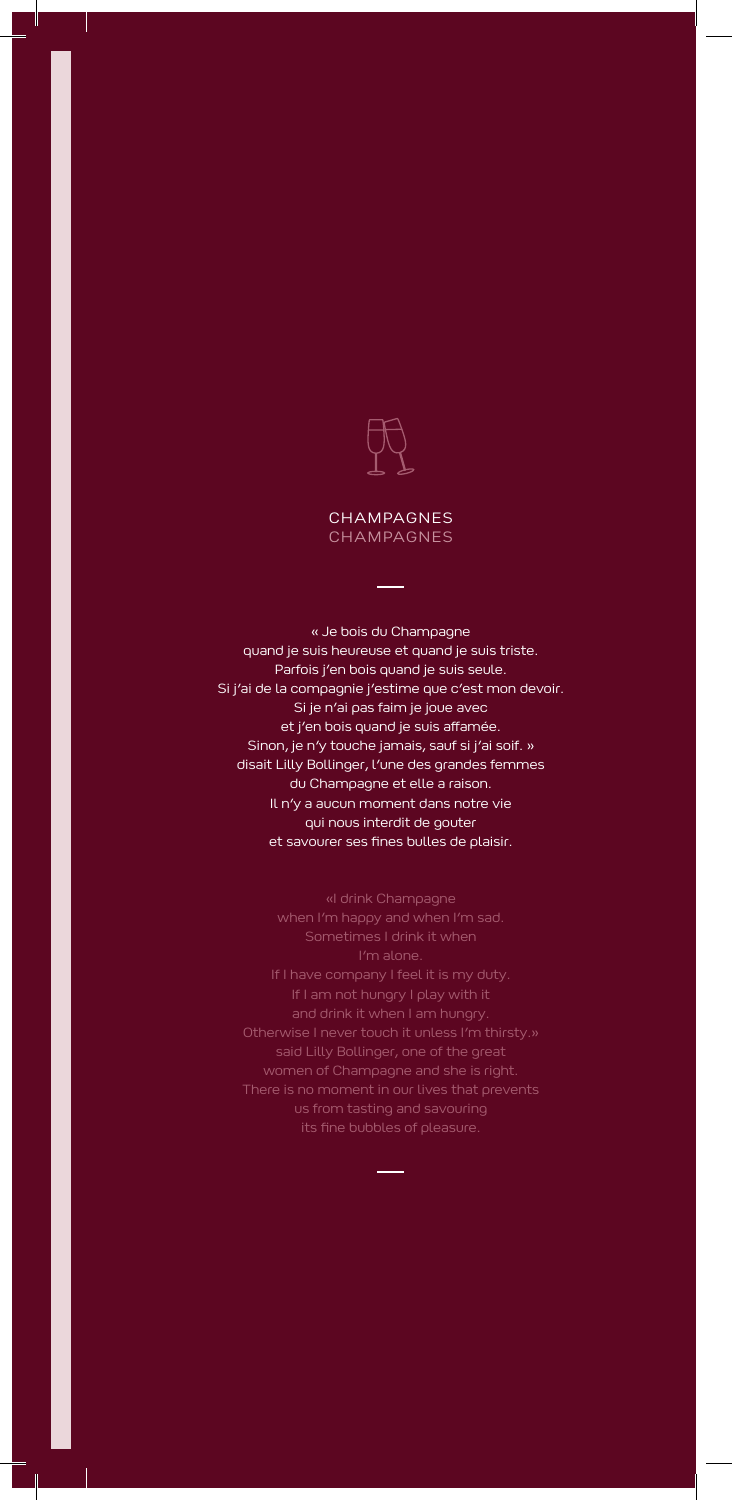## CHAMPAGNES - CHAMPAGNES

#### **TAITTINGER** BRUT RÉSERVE

France 12CL - 950 MUR / BTL 75CL - 5000 MUR MAGNUM 150CL - 10000 MUR / JEROBOAM 300CL - 22500 MUR

#### MOËT & CHANDON BRUT IMPÉRIAL

France BTL 75CL - 6500 MUR MAGNUM 150CL - 12600 MUR

# LAURENT-PERRIER

LA CUVÉE, BRUT France

BTL 75CL - 6000 MUR

#### **GOSSET**

GRANDE RÉSERVE, BRUT France BTL 75CL - 4300 MUR

#### MOËT & CHANDON ICE IMPÉRIAL

France BTL 75CL - 7600 MUR

#### RUINART **BRUT**

France BTL 75CL - 7400 MUR

#### RUINART BLANC DE BLANCS

France BTL 75CL - 9500 MUR

# DOM PÉRIGNON

France BTL 75CL - 15000 MUR

#### LOUIS ROEDERER CRISTAL France

BTL 75CL - 20000 MUR

#### LAURENT-PERRIER CUVÉE ROSÉE, BRUT

France BTL 75CL - 9990 MUR

#### BULLES DU MONDE - SPARKLING WINES

MÉTHODE CAP CLASSIQUE GRAHAM BECK, BRUT BTL 75CL - 2300 MUR